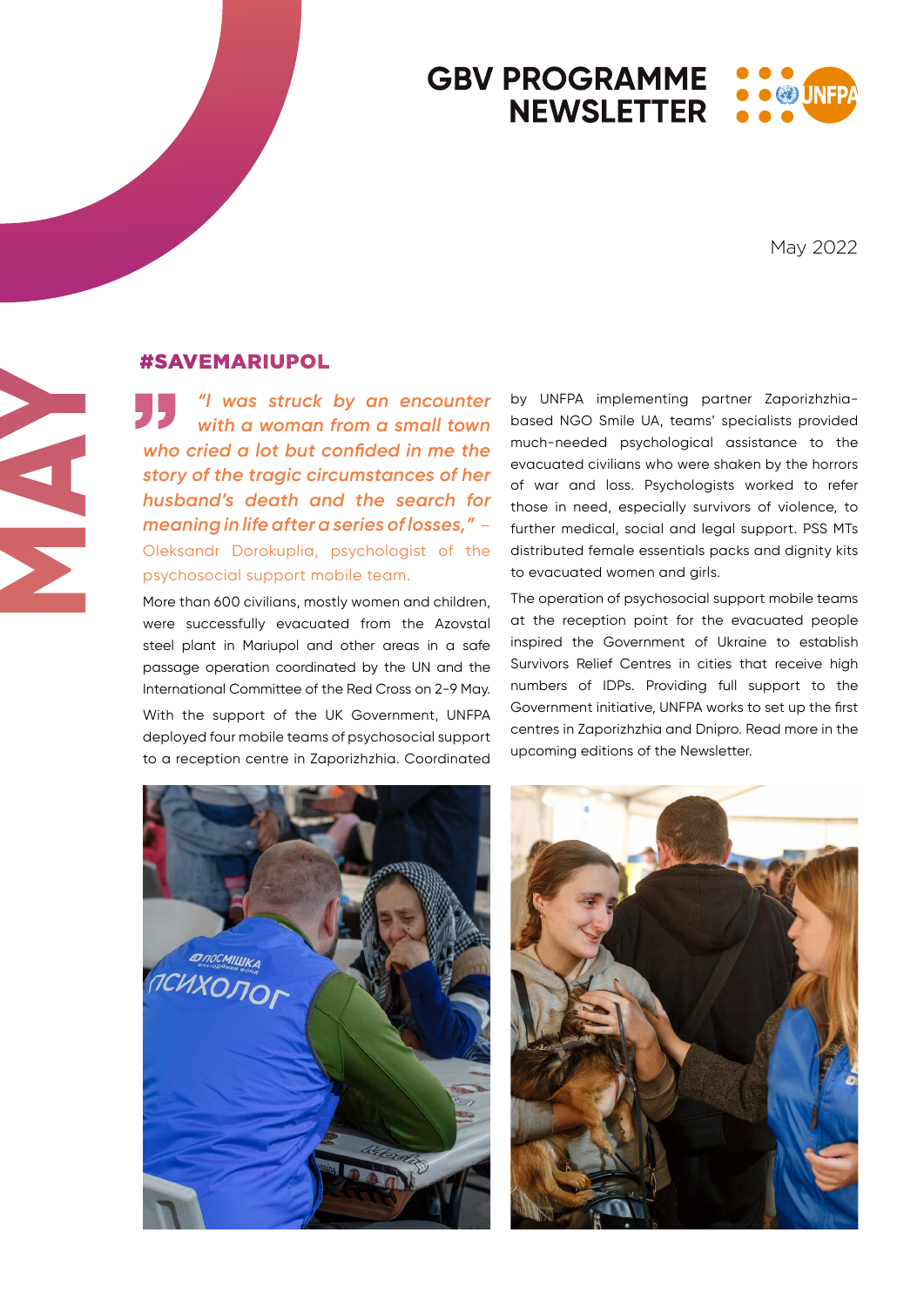## PSS MOBILE TEAMS: FIRST RESULTS

In April 2022, responding to acute humanitarian needs, UNFPA launched 24 mobile teams of psychosocial support (PSS MTs) to survivors of domestic and gender-based violence.

Since 20 April, PSS MTs provided assistance to 539 beneficiaries, of whom 84% were women. The proportion in the number of IDPs and local population among their clients varied from region to region. In particular, PSS MTs in Lviv and Dnipro served the largest share of IDPs – 83% and 60% respectively. In Odesa, Lutsk and Zaporizhzhia, the share of such clients was around 12%. Over 16% of MT beneficiaries reported either having a disability or a severe health condition. Among IDP beneficiaries, 25 were displaced in both 2014 and 2022. The main types of violence registered and addressed by PSS MTs were psychological (60%), physical (21%), economic (17%), sexual (1%), and non-GBV (1%). The alleged perpetrator in 14% of all cases was the military of the Russian Federation, **PSS MOBILE TEAMS: FIRST RESU**<br>
In April 2022, responding to cate burnantitarian mental and generalised remote that the metallity of a specific specific response of the smaller beneficialised viewer services in the method



with a disproportionately high share of such cases (57%) reported by beneficiaries in Lviv where the vast majority of PSS MTs clients were IDPs.

Funded by the UK, Canada and Central Emergency Response Fund, UNFPA mobile teams enable access of GBV survivors and people at risk to quality specialised support in 12 cities across Ukraine.

### AURORA: DAWN FOR SURVIVORS OF VIOLENCE

for survivors of gender-based violence, including conflict-related sexual violence.



An online platform "Aurora", hosted on the "Break the Circle" website, offers comprehensive psychotherapeutic support for survivors who suffered the traumatic experience of violence, in particular CRSV. Seasoned psychotherapists provide long-term individual care to help survivors overcome trauma, restore emotional balance and rebuild their lives. On the platform, survivors can also receive consultations with doctors and lawyers. This can be life-saving for those survivors whose access to assistance may be limited.

All services are provided confidentially and anonymously with high professional ethical standards. Users of the platform can choose a specialist who will provide long-term support and case management to avoid survivors' re-traumatisation and increase the effectiveness of provided care.

Everyone can apply for free quality support: women, girls, men and boys who have been subjected to abuse. To receive individual specialised assistance, all they need to do is to fill out an anonymous form on the Break the Circle **[website.](https://rozirvykolo.org/mental-support/)**

"Aurora" online platform ensures access of survivors to quality remote specialised assistance in any part of Ukraine, including non-government-controlled areas, and abroad. Established with the support of the UK, "Aurora" aims to help survivors of violence overcome the darkness of trauma and start dawn of new life.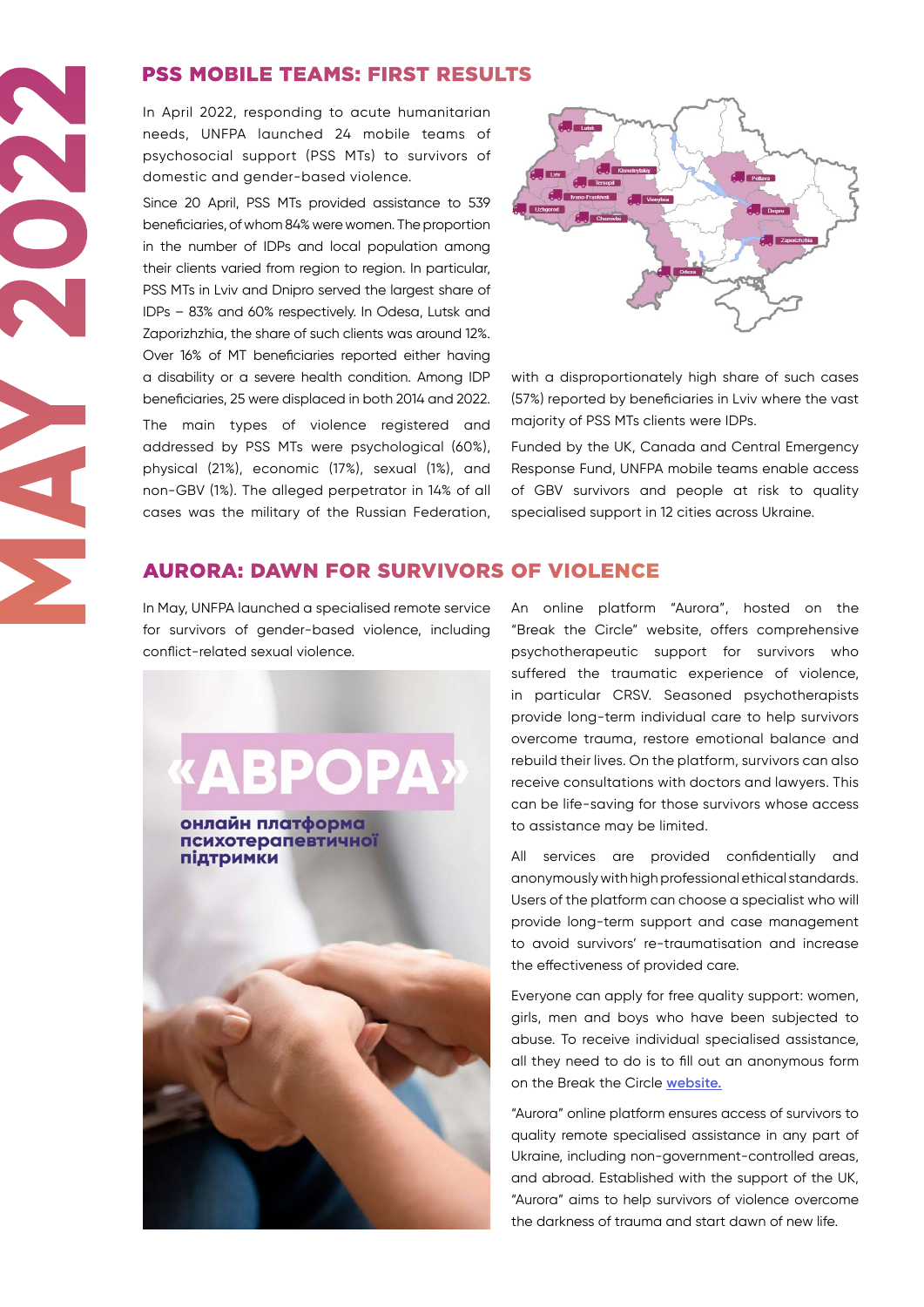## PRIMARY PSYCHOSOCIAL SUPPORT: METHODOLOGICAL BASIS

In May, UNFPA published a new manual for municipal specialists on GBV response and the community focal points.

Titled "Service for Primary Psychosocial Support to GBV survivors", the manual sets the methodological



**MAY 2022** 

basis for the operation of such service in Ukraine. It analyses the functioning of similar services and describes principles and algorithms of work with GBV survivors, including specific instruments and tools, case management and services monitoring. The manual also contains information on the recommended structure, quality characteristics and standards of service provision. Furthermore, it describes the premises plan, accessibility requirements, recommended services, personnel and their qualifications.

The manual will help communities establish primary psychosocial support services, the most time- and cost-efficient service, ensuring rapid response to imminent needs of survivors. The publication adds up to the series of manuals on specialised services for GBV survivors, published by UNFPA in 2020-2021.

### WOMEN-LED NGO FROM MARIUPOL PROVIDES EMERGENCY SUPPORT IN ZAKARPATTIA

*"We want to help women who are in a difficult situation. We have clients from women who moved to Zakarpattia from war-affected regions and residents of local communities. Many women say that they do not need psychological help because they are used to coping with everything on their own, to be strong. But in the conversations they admit that they do not control their lives as before, and feel confused and slowly agree to accept the help from outside,"*– says Ulyana Tokareva, head of the NGO "Women's League of Donetsk Region.

In May, UNFPA launched a new PSS mobile team for women and girls in Mukachevo district of Zakarpattia region.

Focusing on the rural, hard-to-reach communities, the team is coordinated by the UNFPA implementing partner – NGO "Women's League of Donetsk Region" (WLD). The team provides psychosocial assistance, legal advice, counselling on social support and stress-coping techniques, and conducts art-therapy sessions. All services are available for both local and displaced women and girls residing near the four state borders of Ukraine. Working in cooperation with the local authorities, over the first three weeks since its start, the mobile team visited 17 centres for IDPs and consulted more than 120 women in need

of immediate support, referring the cases of GBV survivors to duty bearers of Zakarpattia region.

NGO WLD launched the mobile team in the framework of the UN Recovery and Peacebuilding Programme with the financial support of the European Union. Since 2015, this NGO has worked in Mariupol and the larger Azov Sea coast area to develop women's leadership potential and, together with partners, made a strong contribution to the creation of the GBV response system in the region. Due to the war, the organisation's team was forced to relocate to Zakarpattia region, but it stays committed to its primarily mission, providing opportunities and protection for women and girls.